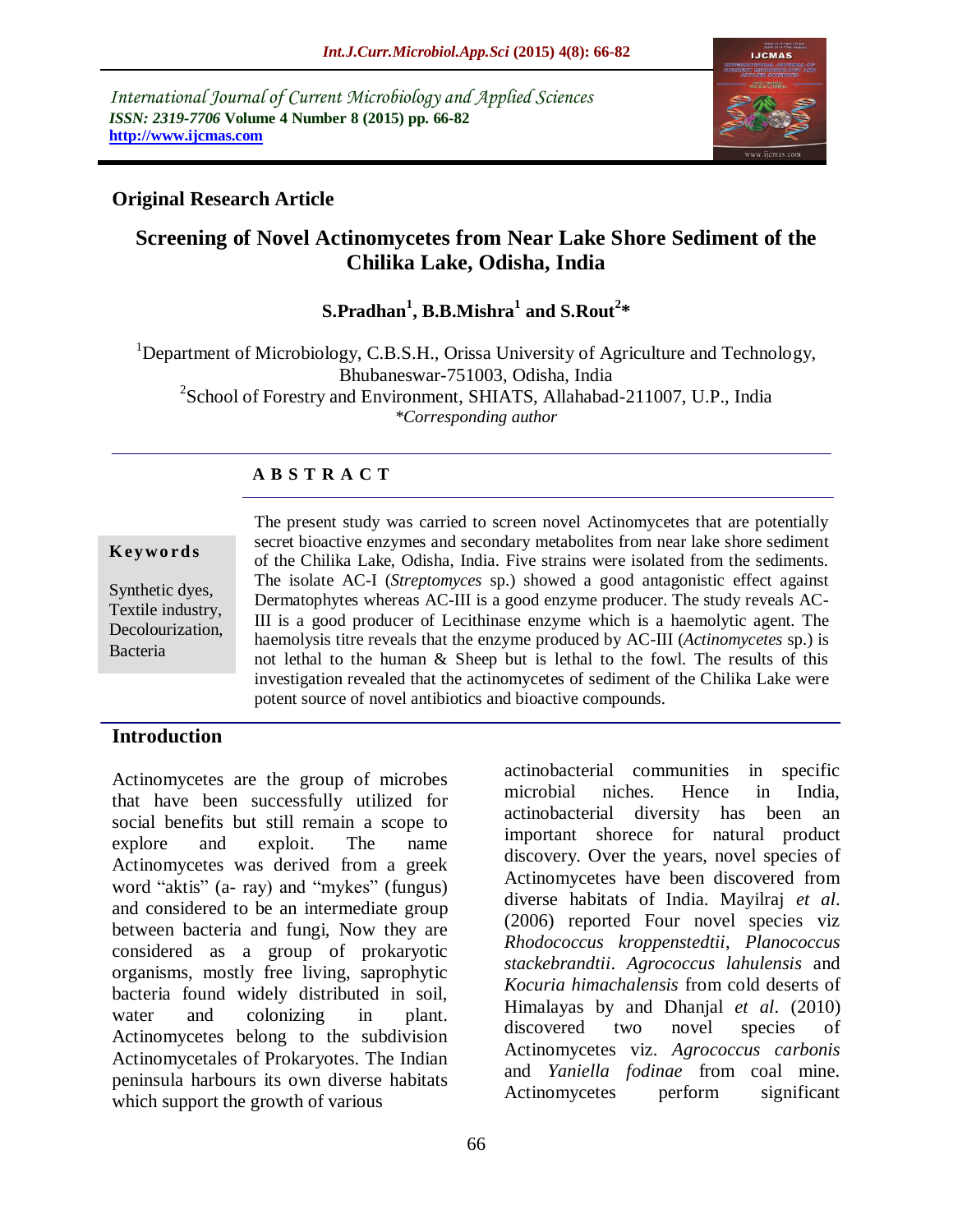biogeochemical roles in terrestrial soils and are highly valued for their unparallel ability to produce biologically-active secondary metabolites. As on today a total of 22,500 bioactive secondary metabolites have been reported, out of which 16,500 compounds show antibiotic activities and 10,100 are reported to be produced by Actinomycetes in which 7630 from *Streptomycetes* and 2470 from rare Actinomycetes. A search of recent literature revealed that at least 4607 patents have been issued on Actinomycete related products and processes (Berdy, 2005). India the land of culture and heritage nurture a huge species of flora and fauna. According to Indian context diverse microflora are present in the scenario. Chilika Lake, the largest brackish water lagoon in India and second Largest in the world lies in the eastern coast from Longitude-19<sup>0</sup> 43" N & Latitude- 85<sup>0</sup> 19" E. Lake water is [alkaline](http://en.wikipedia.org/wiki/Alkaline) [pH](http://en.wikipedia.org/wiki/PH) ranging from 6.1 to 9.6 with total [alkalinity](http://en.wikipedia.org/wiki/Alkalinity) matching the [salinity.](http://en.wikipedia.org/wiki/Salinity)

The southern part of the lake near Rambha has recorded the highest alkalinity. The ecological richness of the lake is of great value in preserving the genetic diversity because of the multiplicity of its habitat, flora and fauna. The [Zoological Survey of](http://en.wikipedia.org/wiki/Zoological_Survey_of_India)  [India](http://en.wikipedia.org/wiki/Zoological_Survey_of_India) (ZSI) surveyed the lake between 1985 and 1988 and identified 800 species of fauna, including many rare, endangered, threatened and vulnerable species, but excluding terrestrial insects. Chilika Lake is the largest wintering ground for [migratory](http://en.wikipedia.org/wiki/Bird_migration) birds, in the [Indian sub-continent.](http://en.wikipedia.org/wiki/Indian_sub-continent) It is one of the [hotspots](http://en.wikipedia.org/wiki/Biodiversity_hotspot) of [biodiversity](http://en.wikipedia.org/wiki/Biodiversity) in the country. The abundance of microflora in the Chilika ecosystem is the major interest of the researchers for its diversity and uniqueness. Actinomycetes a dominant species in this brackish water is due to the alkaline pH of the lake (Patra *et al.,* 2009)*. Steptomyces chilikensis*, a holophilic

streptomycete is one of the major isolates from the Chilika Lake*.* Keeping in view of the importance the study was aimed to made to screen novel Actinomycetes that are potentially secret bioactive enzymes and secondary metabolites from near lake shore sediment of the Chilika Lake, Odisha, India which is a brackish water lake connected with the Bay of Bengal and have large diverse and largely unscreened ecosystem for the isolation of potent bioactivecompound producing Actinomycetes.

## **Material and Methods**

## **Collection of sample from Chilka Lake**

The samples were collected from the sediments of three different places of Chilika Lake (Rambha, Barkul, Balugaon), by inserting a spatula (previously sterilized) into the sediment of each sampling site. The samples were then transferred to a sterile polythene bag and transported immediately to the laboratory.

### **Isolation and purification of Actinomycetes**

The sediment sample was air-dried aseptically, and after one week, the sediment samples were incubated at 55 $\degree$  C for 5 min. Then one gm. of each soil sample was taken in three different test tube containing 10 ml of distilled water. To each test tube 0.1ml of sample solution was spread on three different sterile plates containing Actinomycetes isolation agar (AIA) media (Himedia). To minimize fungal and bacterial contamination, all agar plates were supplemented with 50  $\mu$ g/ml of Nystatin and Ampicillin. All plates were incubated at 28° C for five days. Colonies were isolated and sub cultured. Pure culture of the isolates was maintained in the department.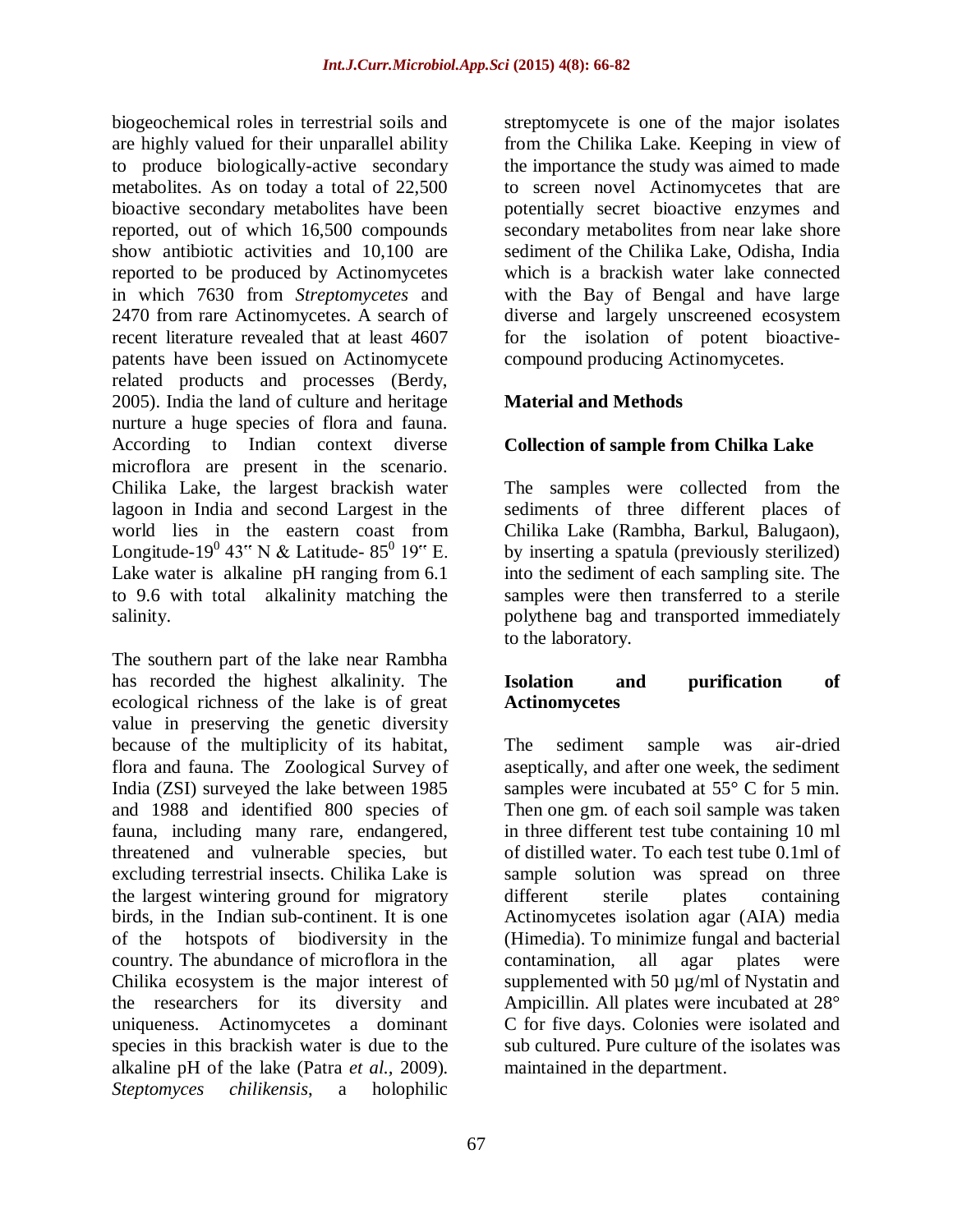### **Morphological and staining characteristics of the organisms**

Morphological characters of the colonies and the isolates were studied following the standard microbiological methods.

#### **Colony characters of the isolates**

The isolates were streaked on Actinomycetes agar plates, incubated for five days at  $30 \pm 0.1^{\circ}$ C. The shape, size, colour, margin and opacity were recorded from isolated colonies.

### **Morphology of cells and motility**

Morphology of the vegetative cells were observed under a microscope using a 100X objective from (for vegetative cells and motility) cultures grown on Actinomycetes agar plates at  $30 \pm 0.1^{\circ}$ C in an incubator.

#### **Staining characters of vegetative cells**

Staining characters of the organism were studied for vegetative cell character determination.

#### **Direct visualization under microscope**

The diluted suspensions of the Actinobacteria were smeared on clean slides and by putting a cover slip, they were observed under microscope using 40X objective.

### **Gram's stain**

To study the Gram's reaction i.e. Gram (+ve) or Gram (-ve) characters of the isolates, diluted suspensions of the Actinobacteria were smeared on clean slides, air dried, heat fixed by passing over a flame for 2–3 times. The slides were flooded with crystal violet solution for 1 min, washed with water and flooded with Gram's

iodine for 1 min. The slides were washed with water and decolorized with 95% ethyl alcohol dropped from a dropping bottle until no violet colour was visible from drain off alcohol. The slides were washed with distilled water and counter stained with safranin stain for about 30 sec and washed with water. The slides were air dried and examined under a microscope using 100X objective using a daylight filter.

#### **Acid-fast stain**

Acid fast staining was done to check whether the isolates were acid fast or nonacid fast. To study the acid fast characters of the isolates, diluted suspensions of the Actinobacteria were smeared on clean slides, air dried, heat fixed by passing over a flame for 2-3 times. Then carbol fuschin stain was spread over the smear and steam was allowed from the opposite side of the smear for 10 min keeping in view that, the slide do not become dry. After treated with the primary stain, smear was washed with acid alcohol and counter stain (methylene blue) was given for 1 min and washed with distilled water. After drying the smear it was observed under oil immersion microscope under 100X objective.

### **Physiological characters**

Physiological characters of the organisms were checked using the standard methods for identification of the isolates.

### **NaCl tolerance**

Growth of the organisms in Actinomycetes isolation broth supplemented with 1 to 15% NaCl and incubated at  $30 \pm 0.1^0C$  for five days. After the incubation period, the cultures were streaked on the Actinomycetes isolation agar plates and growth was recorded.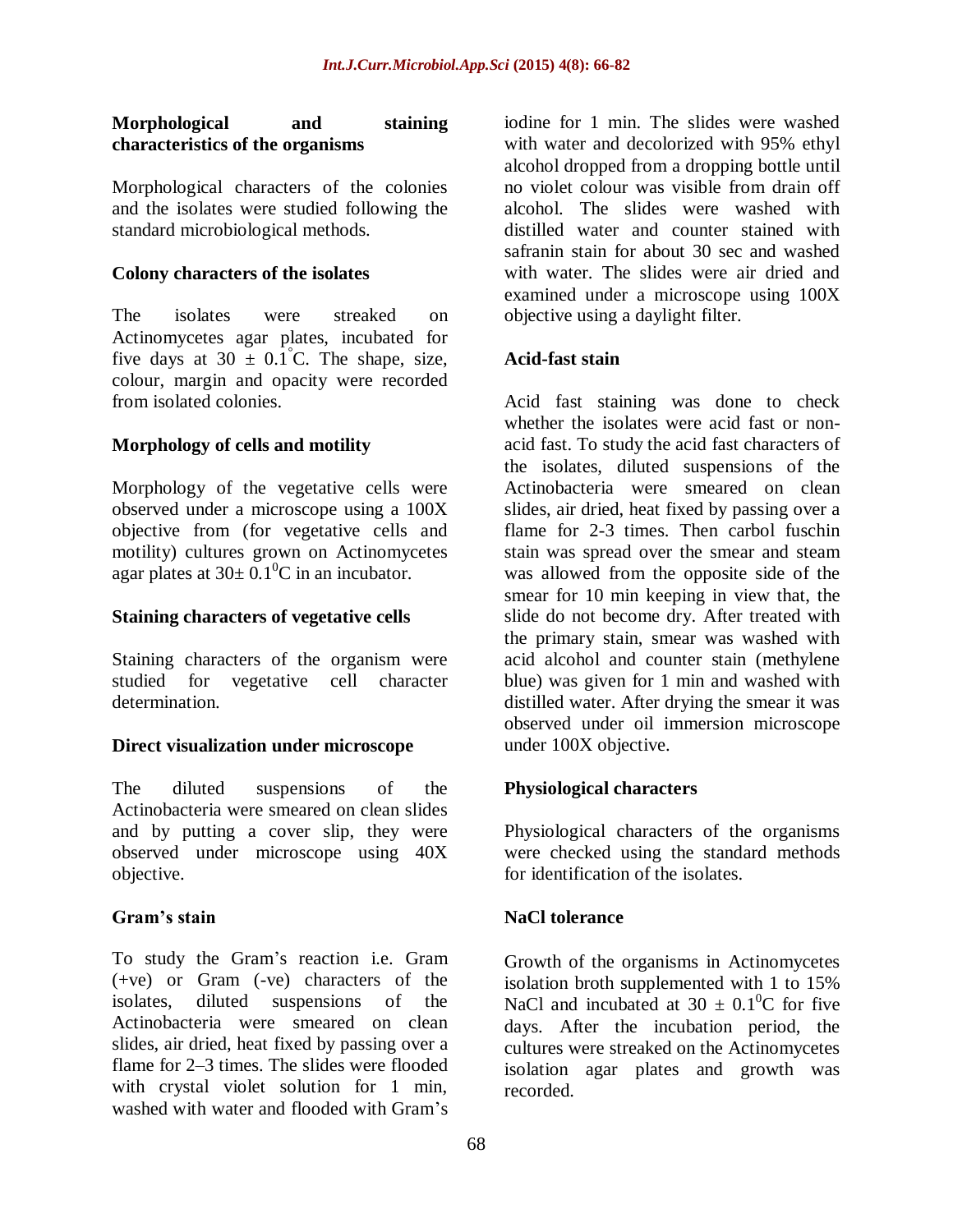### **Effect of pH on the growth of the isolates**

The effect of pH were checked in Actinomycetes isolation broth in different pH (up to pH 14) and incubated at 30  $\pm$ 0.1°C for five days. After the incubation period, the cultures were streaked on the Actinomycetes isolation agar plates and growth was recorded.

### **Temperature tolerance**

The isolates were grown in Actinomycetes isolation broth in different temperature (4° to 50 $^{\circ}$ C) and incubated at 30  $\pm$  0.1<sup>0</sup>C for five days. After the incubation period, the cultures were streaked on the Actinomycetes isolation agar plates and growth was recorded.

### **Biochemical characters**

Various biochemical tests were conducted to study activities of the isolates

## **Methyl red test**

The test is used to detect acid production from glucose. Production of acid lowers the pH of the medium below 4.2 which is detected by the pH indicator methyl red. Actinomycetes were inoculated into tubes containing methyl red-Voges Proskauer (MRVP) broth and incubated at  $30 \pm 0.1^0C$ for 96 h. After incubation alcoholic methyl red indicator was added. Positive reaction was indicated by change of colour of medium to red.

### **Voges-Proskauer test**

The isolates were tested on MR-VP broth medium to detect their ability to produce neutral products like acetoin (acetyl methyl carbinol) during metabolism of glucose present in the medium. After incubation, 0.6 ml of 5% naphthol was added followed by

0.2 ml of 40% KOH to about 1 ml of broth culture. The solution was allowed to stand for 30 minutes. A change in colour of the medium to wine red was as positive reaction while copper colour indicates a negative result.

### **Indole production test**

The test is used to check ability of the organisms to form indole from tryptophan or to detect the presence of enzyme tryptophanase which converts tryptophan to indole. The test was performed by inoculating the bacterial cultures into tubes containing tryptone broth incubated at 30  $\pm$  $0.1<sup>0</sup>C$  for 96 h. After inoculation, Kovac's reagent was added (1:1 by volume) and mixed to check for indole production which was indicated by a pink ring at the interface of the two solutions. Absence of pink ring indicated negative result. If required.

### **Citrate Utilization test**

The capability of the isolates to utilize citrate as the sole shorece of carbon & energy was studied on Simmons citrate agar medium. Colour change of the slant from green to royal blue was considered as positive result while no change in colour was taken as negative.

## **Nitrate utilization test**

Nitrate broth medium was used to determine the ability of the isolates to reduce nitrate  $(NO<sub>3</sub>)$  to nitrite  $(NO<sub>2</sub>)$  using the enzyme nitrate reductase. The ability of the isolates to denitrify nitrate to nitrite ultimately producing ammonia & molecular nitrogen was also tested simultaneously. After incubation, 1 ml each of sulphanilic acid (in 30% acetic acid) & napthylamine solution (in 30 % acetic acid) were added to the broth culture. Development of red colour indicated positive result for nitrate reduction. In case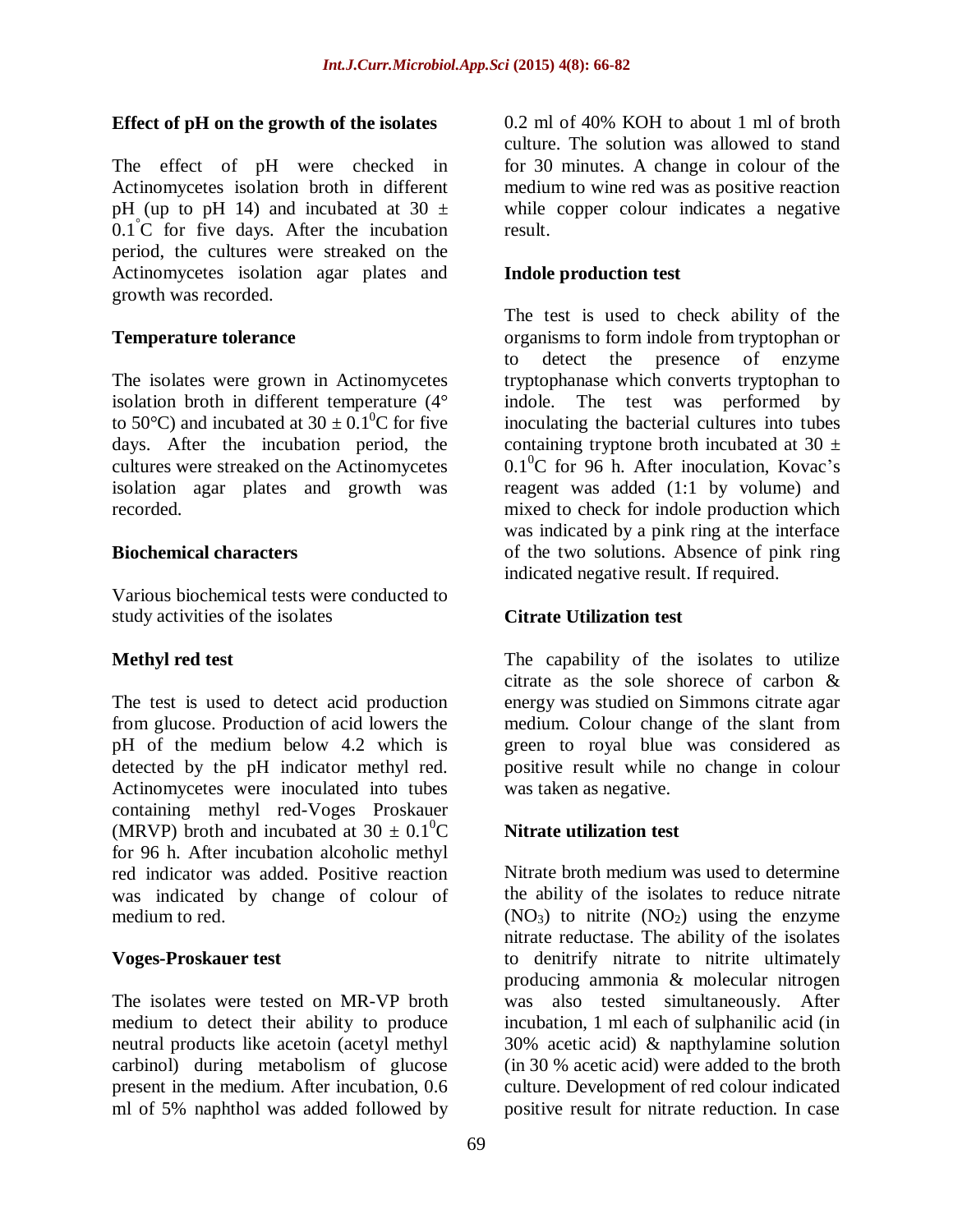of no change in colour, a pinch of powdered Zinc was added to the broth. Development of red colour in this step indicated a negative result while no change in colour after the addition of the Zinc powder, indicated a positive complete showing that denitrification took place & ammonia or molecular nitrogen were formed.

### **Mannitol motility test**

The capacity of the isolates to utilize mannitol, reduce nitrate indicating the presence of the enzyme nitrate reductase & their motility was studied using this medium. The fermentation of mannitol was indicated by the acid production which changed the colour of the butt from red to yellow. Presence of air bubbles was taken as the positive indication of nitrate utilization. Diffused growth along the stabbed line was considered positive test for motility while only on the stabbed line indicated a negative test for motility.

### **Oxidase test**

To detect presence of the enzyme oxidase in the bacteria which catalyses transport of electrons between bacteria and the redox dye e.g. N-tetramethyl-*p-*phenylene diamine dihydrochloride or dimethyl-*p*-phenylene diamine or methylene blue (oxidase reagents) and causes intense purple colouration was observed.

### **Catalase test**

Presence of the enzyme catalase which catalyses breakdown of hydrogen peroxide into water and oxygen was studied on culture plates (NA) flooded with hydrogen peroxide solution. Positive reaction was indicated from effervescence of oxygen from the plate.

#### **Urease test**

To test for the presence of the enzyme urease in the isolates which split urea into ammonia and  $CO<sub>2</sub>$  was studied using Christensen's urea agar medium. Colour change of the slant from yellow to pink was considered as positive result while no change in colour was considered as negative.

### **Amino acid utilization test**

The isolates were screened on Moeller decarboxycholate broth to test for their ability to utilize amino acid. Three amino acids were used under study viz. ornithine, arginine and lysine. The change of the colour of the medium to purple indicates positive test while yellow colour indicates negative test.

#### **Oxidation-fermentation test**

The test was performed on oxidationfermentation medium to study the oxidative and fermentative mode of metabolic degradation of various sugars by the isolates. Various sugar used were Lactose, Dulcitol, Inocitol, Sucrose, Xylose, Ramnose, Inosine, Cellobiose, Mellibiose, Maltose, Serbitol, Arabinose respectively. Yellow coloration of the medium was considered positive while negative test was indicated by no colour change of the medium.

### **Esculin hydrolysis**

The purpose is to see if the microbe can hydrolyse the compound esculin as a carbon shorece. When an organism hydrolyses the glycoside esculin to form esculetin and dextrose, the esculetin reacts with the ferric citrate to produce a dark brown or black phenolic iron complex. The bile-esculin agar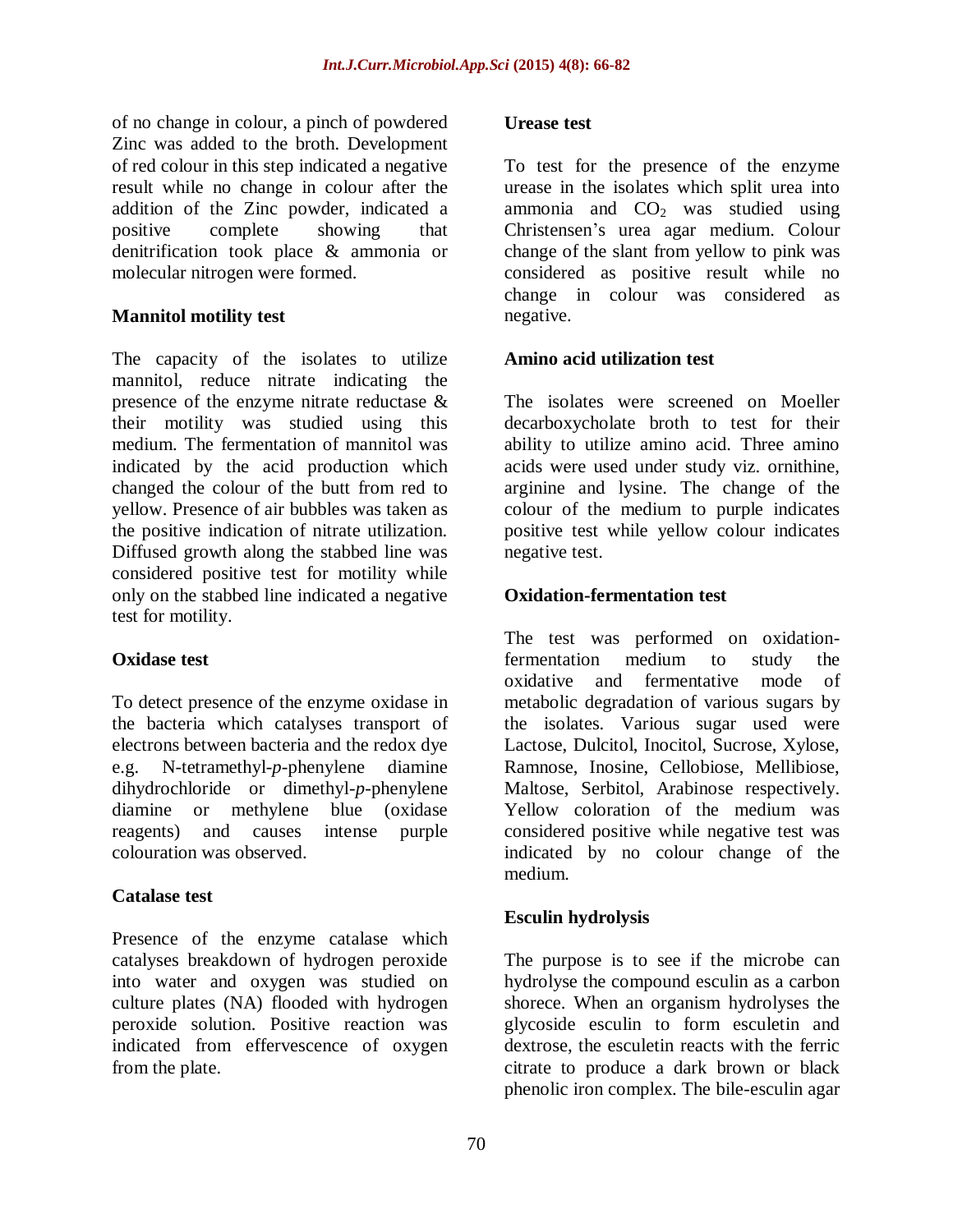medium containing 0.1% esculin, & 0.05% ferric citrate was Prepared, pH was adjusted to 6.6. The medium was sterilized and poured filling the bottom half of the tube and creating a slant in the upper half. The isolates were and inoculate a bile-esculin tube by stabbing the medium then zigzag streaking on the surface of the slant. Reaction is considered positive if the slant turned blue-black and negative if no change from the original colour occurred.

#### **Antagonistic effect of the isolates against some human pathogens**

The microbial sensitivity of the isolates was analysed by spot inoculation method and disc diffusion method. Each of the isolate was spotted on the SDA (Sabouraud dextrose agar) and MHA (Muller Hinton agar) plates. It was incubated at  $30^{\circ}$ C for 6 days after the sixth day different strains of microorganisms were swapped on the plates, and incubated at  $37^{\circ}$ C for 24 h.

If the organism is susceptible to the antibiotics produced by Actinomycetes, then the growth is nil around the colony. And the clear zone formed was measured. The pathogens selected were *Candida albicans, Tricophyton mentagrophytes, Epidermophyton flocussum, Candida tropicalis, E. coli EPEC, E. coli ETEC, Salmonella* sp*., Aeromonas* sp*., Shigella* sp*., Staphylococcus epidermidis.*

### **Extracellular enzymatic activity of the isolates**

The activities of various extracellular enzymes produced by the isolates were studied by the following tests.

## **Starch hydrolysis test**

Capacity of the organisms to hydrolyze starch into simple substances like dextrin, glucose, maltose etc. by amylase enzymes was detected by spot inoculating the bacterial cultures on NA plates containing 1% soluble starch. After incubation for 96 hrs at 30  $\pm$  0.1<sup>0</sup>C, all the plates were then exposed to iodine vapour for 5 to 10 minutes. Starch hydrolysis was noted from a clear zone formed around the colonies. Reddish-brown area around the colonies indicated partial hydrolysis of starch.

### **Lipase test**

Lipase production by the organisms was tested using different lipid shoreces on plates incubated at  $30 \pm 0.1^0$ C for 5 days.

### **Tween 20 hydrolysis test**

Tween AIA plates were prepared using AIA/5, 1% (V/V) tween-20 & 1.5% agar. All the isolates were spot inoculated on the plates & incubated at  $37^{\circ}$ C for 96 hours. All the plates were then stored at  $4^0C$  for 2-3 hours to precipitate the lipid in presence of CaCl<sub>2</sub>.

A clear zone around the colony indicated positive lipolytic activity of the isolate caused by the production of lipase.

### **Lecithin hydrolysis (Lecithinase) test**

Some bacteria produce the enzyme lecithinase which splits lipoprotein complexes. Egg yolk when added to the medium, the activity of the enzyme causes turbidity around the colony. An opaque zone around the colony indicated lecithinase activity and a halo zone around the opaque zone indicates lipolytic activity. Egg yolk suspension: Fresh hen egg was washed with disinfectant (90% ethanol), the egg white (albumin) was withdrawn, and diluted yolk with equal volume of 0.85% NaCl and add required amount to the presterilized medium.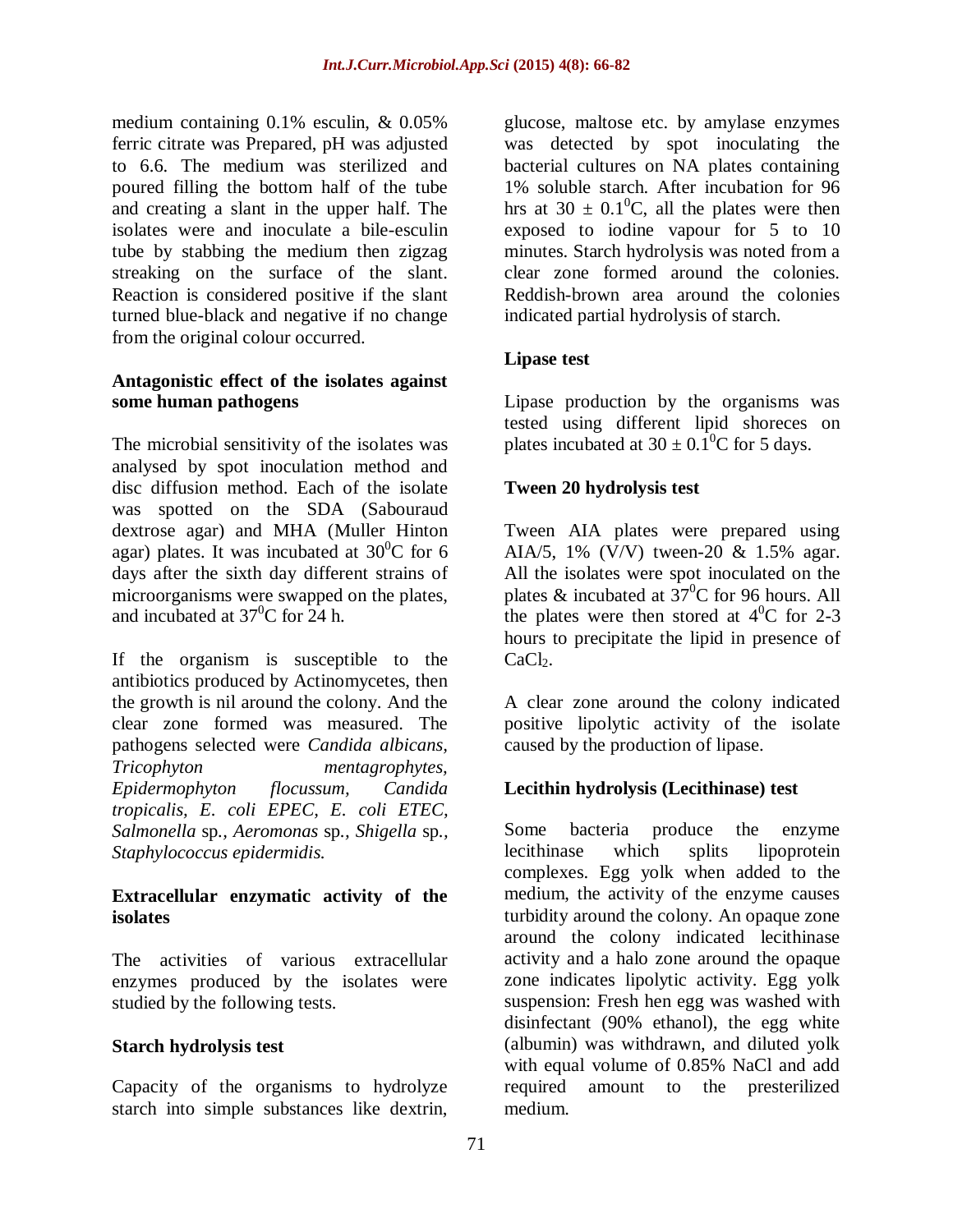### **Cellulase test**

Carboxy methyl cellulose (CMC) - AIA plates were prepared using AIA/5, 1% (W/V) CMC and 1.5% agar. All the isolates were spot inoculated on the plates & incubated at  $37^{\circ}$ C for 24 to 48 hours. All the plates were then exposed to 1% Congo red for 5 to 10 minutes, 1N HCL for 5 minutes and finally treated with 1N NaOH for 5 minutes respectively.

A clear zone around a Colony on a red background indicated positive cellulolytic activity of the isolate caused by the production of cellulase.

### **Gelatin hydrolysis test**

Gelatin liquefaction was tested by spot inoculating the Actinobacteria on AIA plates containing 1% gelatin followed by incubation at  $30 \pm 0.1^{\circ}$  C for 4-5 days. The plates were flooded with acidic mercuric chloride solution (15%), waited for 5-10 min, the excess solution was decanted off and appearance of a clear zone around the colonies was indicative of hydrolysis of gelatin by the enzyme gelatinase.

The clear zones depicted the activity levels of the organisms. Otherwise, unhydrolyzed and continuous opaque zone around the Actinobacterial growth i.e. white opaque precipitate was taken as no gelatinase enzyme production.

## **Casein hydrolysis test**

Casein hydrolyzing activity of the bacteria was recorded from liquefaction of casein by the bacteria on AIA plates containing 1% casein, spot inoculated and incubated at  $30\pm0.1^0C$  for 96 h. The plates were flooded with acidic HgCl<sub>2</sub> (15%) or 1% tannic acid, excess solution was decanted off and clear zone formation was observed.

### **Pectin hydrolysis test**

The ability of the microorganisms to hydrolyze pectin into pectic acid was assessed by the test. AIA plates containing 1% pectin was spotted with the bacteria, incubated at  $30\pm0.1^{\circ}$ C for 96 h. The plates were flooded with 1% hexadecyltrimethyl ammonium bromide i.e. cetyl trimethyl ammonium bromide (CTAB) which precipitates pectin and a clear zone around the colony will be formed. The ratio of clear zone to the growth of bacteria gave the activity levels of the organism.

### **Chitin hydrolysis test**

Chitin hydrolysis ability of the microorganisms to glucosamine was assessed by the test. Chitin at 1% level was added to AIA medium; organisms were spotted and incubated at  $30 \pm 0.1^{\circ}$ C for 96 h. A clear zone formation was observed after the incubation period.

### **DNase test**

DNase agar plates were prepared on which all the isolates were spot inoculated and incubated at 30°C for 96 hours. A faint color with clear zone around a CFU on an opaque background indicates production of DNase.

### **Extraction of crude lecithinase**

### **Standardization of production media**

For extraction of extracellular Lecithinase, strain Actinomycetes Ш were taken. For subculture brain heart infusion broth was used. For production of the lecithinase, Actinomycetes were grown on trypticase glucose yeast (TGY) broth prepared as follows.

This broth is supplemented with different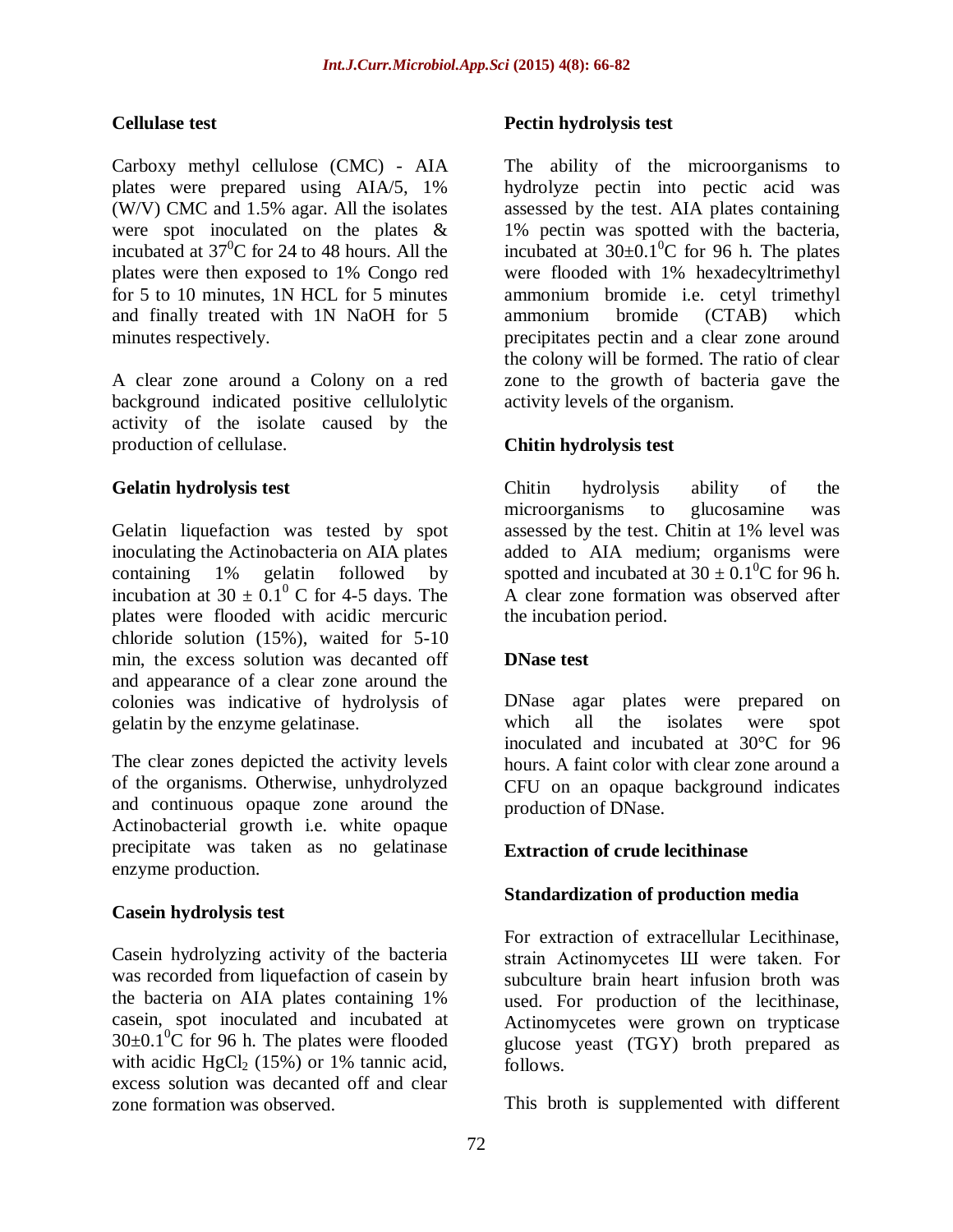micronutrients to check the effect of these nutrients on the production media. The different micronutrients taken were 0.1mM ZnSO<sub>4</sub>,  $0.1$ mM CuSO<sub>4</sub>,  $0.1$ mM NiSO<sub>4</sub> and  $0.1$ mM FeCl<sub>3</sub> were taken. The pH was adjusted to 7.5 and culture broth was autoclaved at  $115^{\circ}$ C for 20 minutes.

Sterile glucose was then added to a final concentration of 1% before inoculation. With these production media egg yolk broth and nutrient broth were also taken to check the better production in these media. In all these media the Actinomycetes culture were added and incubated for 7 days at  $30^0 \pm 1^0$ C.

#### **Optimization of pH and days of incubation for the extraction of**

### **Lecithinase**

The production media was prepared by taking TGY broth and it was supplemented with  $0.1$  mM  $ZnSO<sub>4</sub>$  and  $20$  ml of each media was transferred to six 50 ml conical flask respectively and the pH of these six conical flash was set as 5 to 11 respectively and then the six conical flask were sterilized and Actinomycetes were inoculated and incubated at  $30^{\circ}$  C in a shaker incubator.

After the third day onwards from the culture media, 2ml media from each conical flask were taken and centrifuged and the supernatant which contains the crude enzyme were taken and 100µl of supernatant was poured to the wells of already prepared egg yolk media plates and the plates were incubated at  $30^0$ C for 24 hours and the zone formation by the crude enzyme was measured. The same process was repeated for  $4<sup>th</sup>$  day to  $9<sup>th</sup>$  day

### **Optimization of temperature for production of lecithinase**

The production media was prepared in six

conical flasks by taking TGY broth supplemented with  $0.1$ mM  $ZnSO<sub>4</sub>$  and sterilized. Isolate AC-III was inoculated and incubated at different temperature from  $20^0C$  to 45<sup>0</sup>C.

## **Haemolysis**

Haemolysis of the RBC by the isolates was done by streaking the isolates viz. (AC I-V) on sheep blood agar plates. Sheep blood agar plates were prepared and isolates were streaked. The plates were incubated for seven days. Clear and opaque zone indicates positive for haemolysis. When alpha haemolysis is present, the agar under the colony is dark and greenish.

This is otherwise called as incomplete haemolysis. Beta haemolysis sometimes called complete haemolysis causes a complete haemolysis of red cell in the colonies. The area appears lighten (yellow) and transparent. If a microorganism does not induce haemolysis the agar under and around the colony is unchanged, and the microorganism is called non-haemolytic or said to display gamma haemolysis.

## **Haemolytic assay of crude extract**

### **Collection of blood sample**

The blood samples were collected from fowl, sheep and human. The blood were drawn from fowl's wing vein, sheep's juggler vein, human's hepatic vein and transferred into test tubes containing 2ml of PBS containing 1% of EDTA.

### **Preparation of RBC solution for haemolytic assay**

The different blood samples were centrifuged at 3000 rpm in  $4^{\circ}$ C. After centrifugation the supernatant were discarded and washed with PBS. The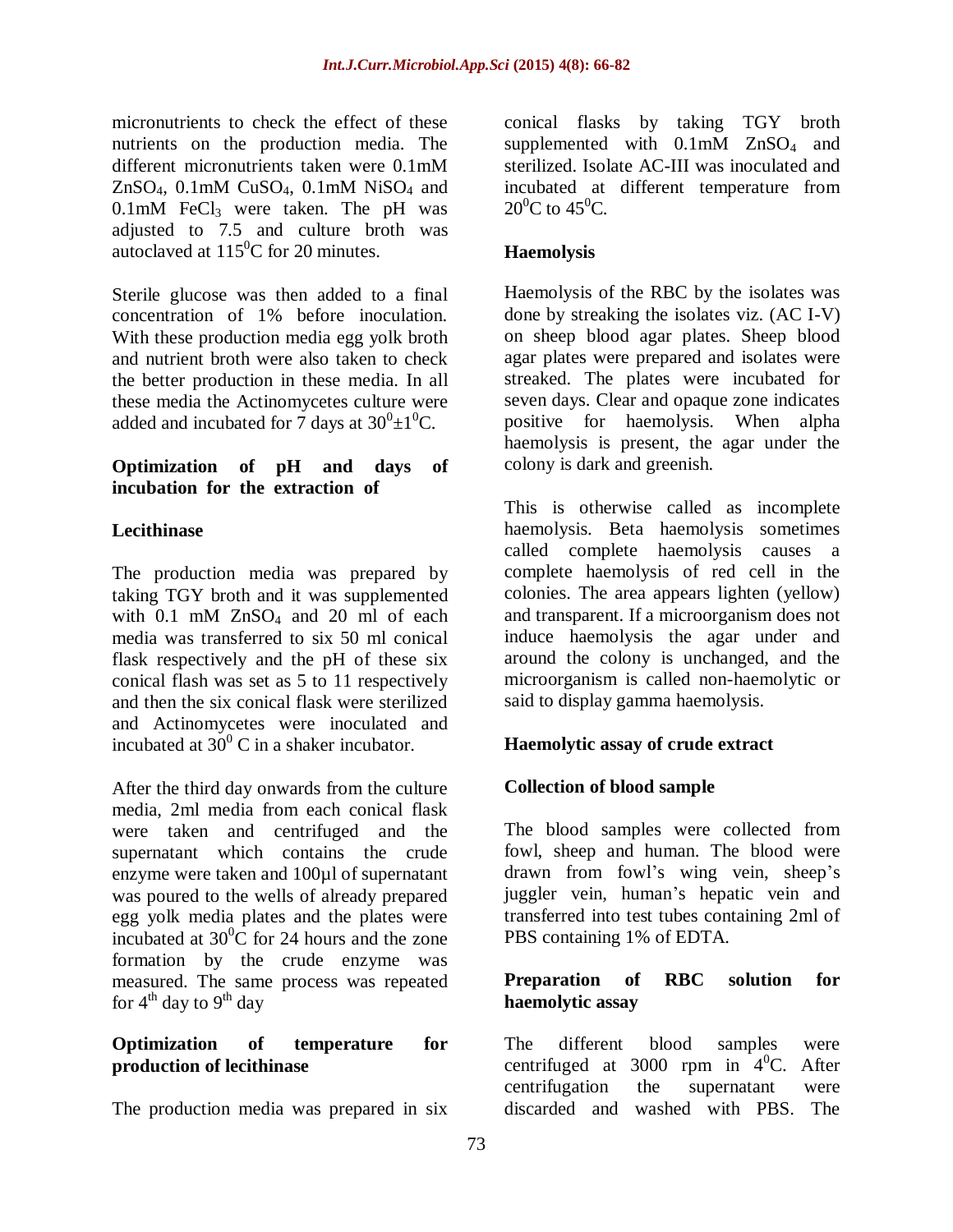process was continued for three times with intermittent centrifuge then the supernatant was discarded. The pellets contained washed RBC. 100 ml of 0.15M NaCl and 100 ml of 1M CaCl<sub>2</sub> were prepared and both were mixed in equal proportion to make the buffer. 2% of the washed RBC was poured to 10 ml of buffer and mixed well to prepare the RBC solution.

Clean micro titre plate was taken, and in 12 wells of the micro titre plate 100 µl of buffer was taken, in first well containing the buffer crude enzyme was poured and serial two fold dilution was done up to last well containing buffer then from last well 100µl of the solution was discarded.

On to each well 100 µl of prepared RBC solution was added into the wells containing buffer and different dilution of crude enzyme solution. The micro titre plates were incubated for 18 hours at  $37^{\circ}$ C after incubation the result was observed. Appropriate controls were taken along with test samples.

## **Results and Discussion**

Actinomycetes constitute a major group in soil micro flora and the isolates from the sediment of Chilika Lake were characterized for its various proportion. Observations were also statistically analysed.

### **Colony characters of the isolates on Actinomycetes isolation agar**

The colony characteristics of the cultures *viz*. AC-*I* to AC-*IV* were white and off white in colour.AC-II and AC-III colonies were spherical and bulging whereas AC-IV were small whitish colour with irregularity in their structure. AC-*V* was creamy, oval in shape. All were gummy, attached to the agar plate after an incubation period of 5 days (Table 1).

### **Staining characters of the isolates**

Gram staining and acid fast staining characters were studied. All of the Actinomycetes were gram positive, non-acid fast. Among the isolates, AC*-I*, AC-*II*, AC-*III*, AC-*IV* are filamentous and AC-*V* is rod shaped (Table 2).

### **Tolerance capacity of isolates to different physiological conditions (NaCl, pH, Temperature)**

All the isolates were found to grow well at pH range between 7.0to11.0.and from pH 12 onwards they showed declined growth, after pH 12 no growth was observed (Table 3). Growths of the organisms were reported between the temperature ranges of  $10^{\overline{0}}$  C to  $40^{\circ}$  C. Some are inhibiting in  $45^{\circ}$  C and all are inhibiting in  $50^{\circ}$  C (Table 4). The isolates tolerated up to 5-10% 0f salt concentration and they showed inhibition at 15% salt concentration (Table 5).

### **Biochemical properties of the isolates**

The isolates were further selected for biochemical characterizations. The main objective of any microbial classification system is to identify at Genus level, which is the basic unit of the taxonomic grouping. The biochemical properties of the cultures are presented in tables 6. And a few representative test results are given in all of the organisms were urease positive, indole negative, VP negative. The isolates shown negative for MR except AC*-I*, and positive for nitrate except AC-*II*. All the isolates are positive for aesculin hydrolysis. Other results were variable.

#### **Fermentation of Organic Carbon Shoreces**

Fermentation reactions of different isolates were checked by taking 12 different sugars.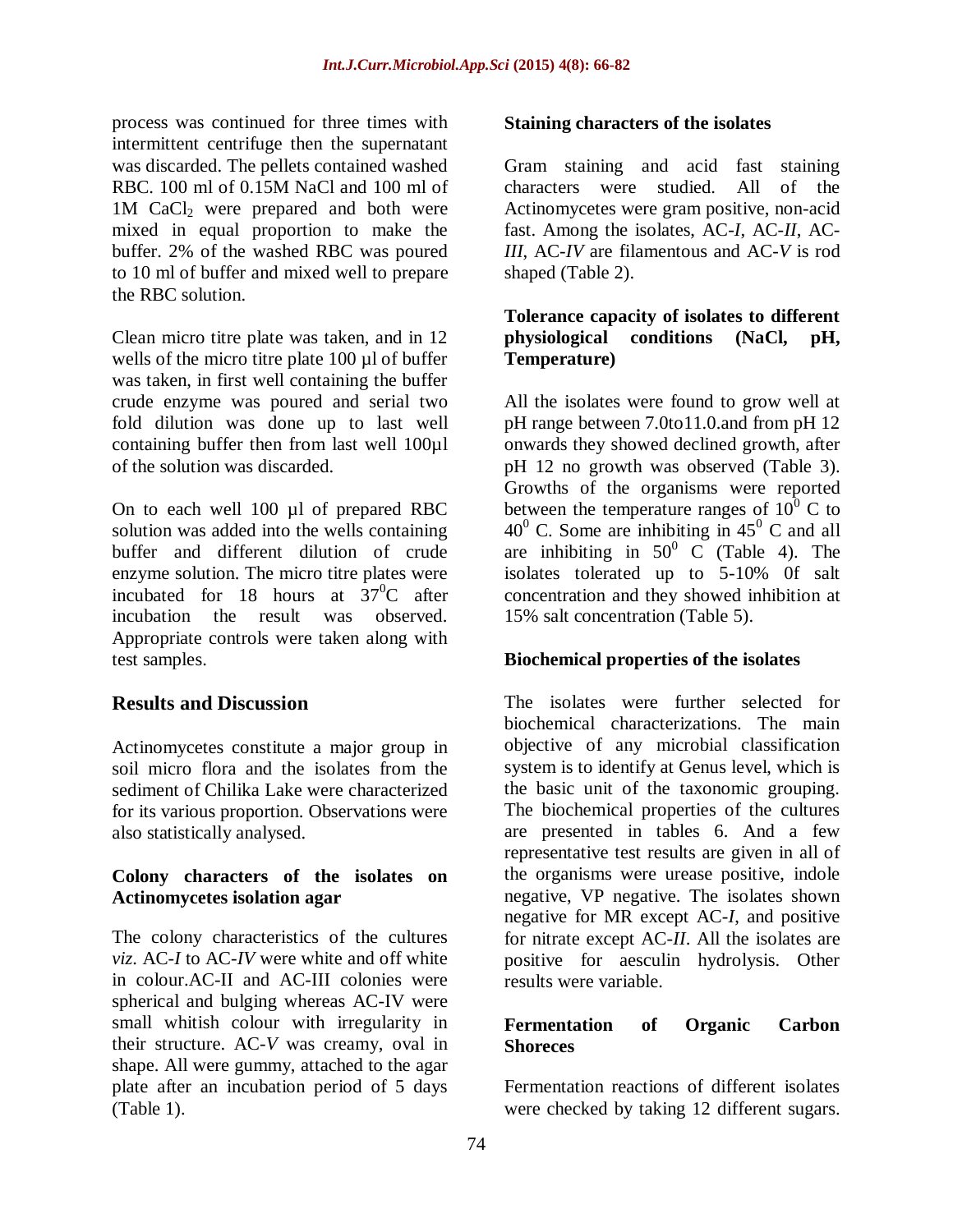Among all the isolates AC*-I* have fermented all the 12 sugars. Other results were variable (Table 7).

#### **Identification of the isolates**

Comprehensive results of biochemical characters of the isolates (AC-I to AC-V) for identification up to species levels are presented (Table 8). The isolates were identified as *Streptomyces* spp*, Actinomycetes* spp*, Nocardia* spp, and *Rhodococcus group*.

### **Enzymatic activity of different isolates**

Enzymes have been isolated and purified from microorganisms, animals and plants; among them microorganisms represent the most common shorece of enzymes because of their broad biochemical diversity, feasibility of mass culture and ease of genetic manipulation. The isolates were tested for their ability to produce extracellular enzymes and those capable of producing the enzymes are assigned a "+ve" and those do not possessing enzymatic activity are assigned a "-ve".

### **Starch hydrolysis**

Amylase activities of the isolates were checked by inoculating the isolates in NA plates containing 1% starch. None of the isolates showed positive result (Table 9).

### **Cellulase activity**

Among the five isolates screened for the cellulose activity all the isolates have showed a good cellulase activity (Table 9).

### **Caseinase activity**

Caseinase activity of the isolates was checked and it was found that all the isolates except AC-V showed positive result (Table 9).

#### **Gelatinase activity**

All the five isolates were screened for the Gelatinase activity. Among the five isolates AC-I, AC-II and AC-III showed clear zone on the tween-20 plates. It reveals that these three isolates are good gelatinase producer (Table 9).

#### **Pectinase activity**

Pectinase activity of the isolates was checked. None of the isolates were pectinase positive (Table 9).

### **Lipase activity**

Primary screening of lipase activity of the isolates were also checked in the lipase plates and it was found AC-III and AC-V showed lipase activity (Table 9).

### **Chitinase activity**

The chitin hydrolysis of the isolates was checked on chitin containing media plates and it was found that no isolates were positive (Table 9).

### **Lecithinase activity**

Lecithinase activity of the isolates was checked by streaking the isolates on egg yolk media plates. Among five isolates three isolates (AC-I, AC-II, AC-III) have showed lecithinase activity. As compared to all other

| Enzyme at different pHZone diameter |                  |
|-------------------------------------|------------------|
|                                     | 10mm             |
| 5.5                                 | 10 <sub>mm</sub> |
| 6                                   | 12mm             |
| 6.5                                 | 13mm             |
|                                     | 15 <sub>mm</sub> |
| 7.5                                 | 17 <sub>mm</sub> |
| 8                                   | 14 <sub>mm</sub> |
| Q                                   | 2mm              |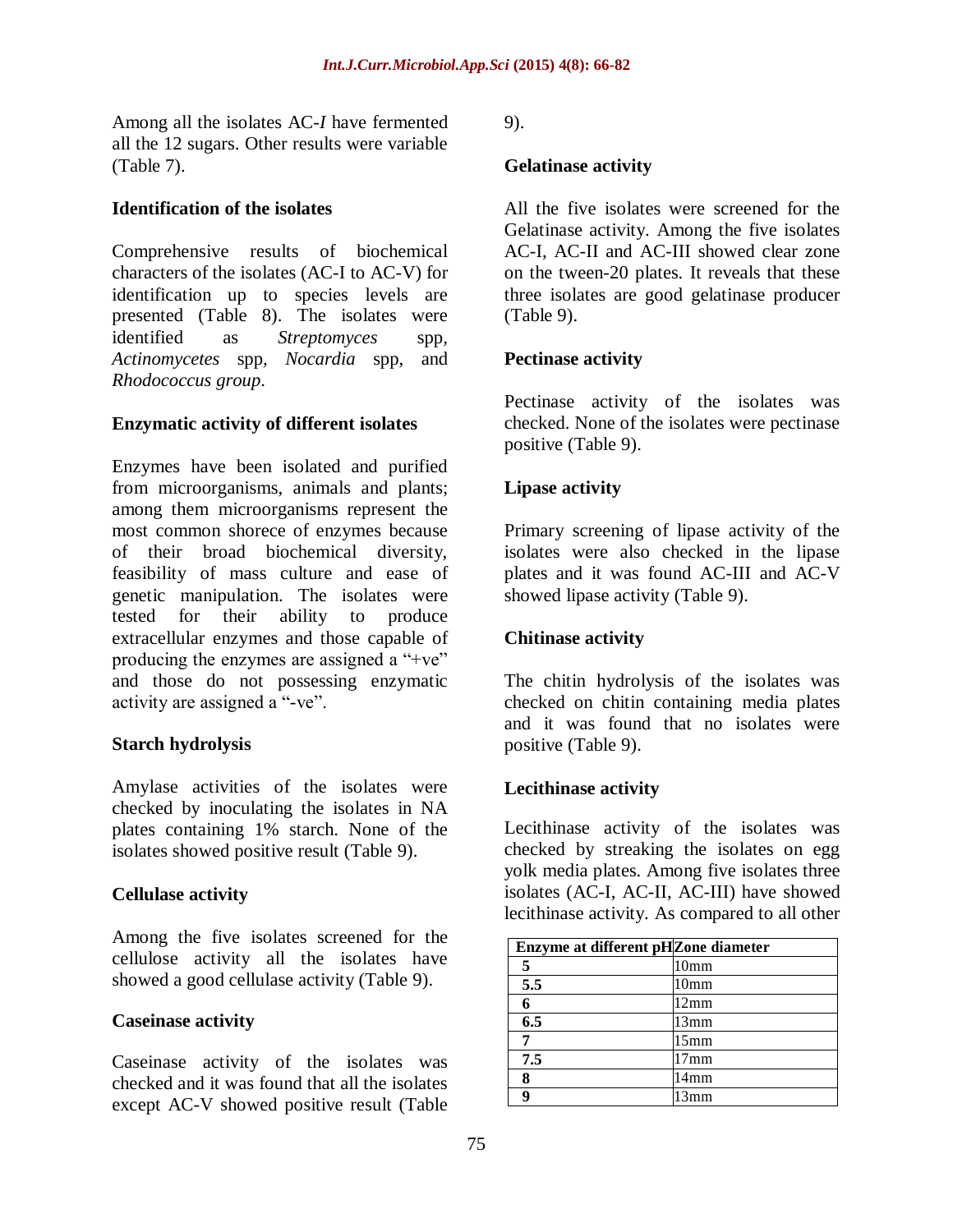enzymes the lecithinase activity was maximum in case of AC-III (Table 9).

### **Catalase activity**

Catalase activities of the isolates were checked by checking the effervescence on the plates by applying  $H_2O_2$ . It was found that all the isolates except AC-V are positive (Table 9).

### **Antagonism against some human pathogens**

The isolates were showing antagonism against some human pathogen. AC-I showed antagonism against seven pathogens which was highest as compared to all other isolates. Antagonistic activity of AC-II against four, AC-III against three, AC-IV against two and AC-V against one pathogen was observed respectively (Table 10).

### **Enzyme production**

The production of enzyme was checked in TGY media supplemented with 0.1mM ZnSO4/ 0.1mM CuSO4/ 0.1mM NiSO<sup>4</sup> or  $0.1$ mM FeCl<sub>3</sub> respectively and also checked in simple NB and egg yolk broth. It was found that the enzyme production was more in case of TGY medium supplemented with 0.1mM ZnSO<sup>4</sup> with showing a zone size of 17mm on the seventh day. The zone size of other crude extract in egg yolk media plates were considerably low on different days (Table 11).

#### **Optimization of pH for lecithinase enzyme production**

The lecithinase activity was measured using different pH such as 5, 5.5, 6, 6.5, 7, 7.5, 8, 9.here different pH of the fermentation medium was adjusted. The results are shown in the graph below.

#### **Optimization of temperature for lecithinase enzyme**

The lecithinase activity was measured using different temperature such as  $20^0$ ,  $25^0$ ,  $30^0$ ,  $35^0$ ,  $40^0$ C respectively. The results are shown in the graph.

| Enzyme at diff.<br>temperature | Zone diameter    |
|--------------------------------|------------------|
| $20^0C$                        | 10 <sub>mm</sub> |
| $25^0C$                        | 13mm             |
| $30^0C$                        | 18 <sub>mm</sub> |
| $35^0$ C                       | 16mm             |
| $40^0$ C                       | 13mm             |

The haemolytic capacity of the isolates were checked by streaking all the isolates in blood agar plates and all the isolates shown clear and opaque zone indicating all the isolates are gamma haemolytic. They have shown haemolysis against sheep blood.

## **Haemolytic assay**

The haemolytic assay of the crude enzyme from isolate-III- were done and it was found that the crude enzyme was not lethal against human and sheep RBCs but it was lethal against fowl RBCs. The haemolysis titre was found to be 1:64. Microbes, though invisible constitute a major part of living form in the Earth. Potentialities of microbes have been utilised for social benefits since time immemorial and till date there is exploration & application of these diverse group of organism for benefit of human civilization. Actinomycetes, which constitute one of the dominant groups of microbes, have been of immense benefit to human civilization, mostly through production of antibiotics, various enzymes active metabolites for antagonistic activity against plant & human pathogens, etc.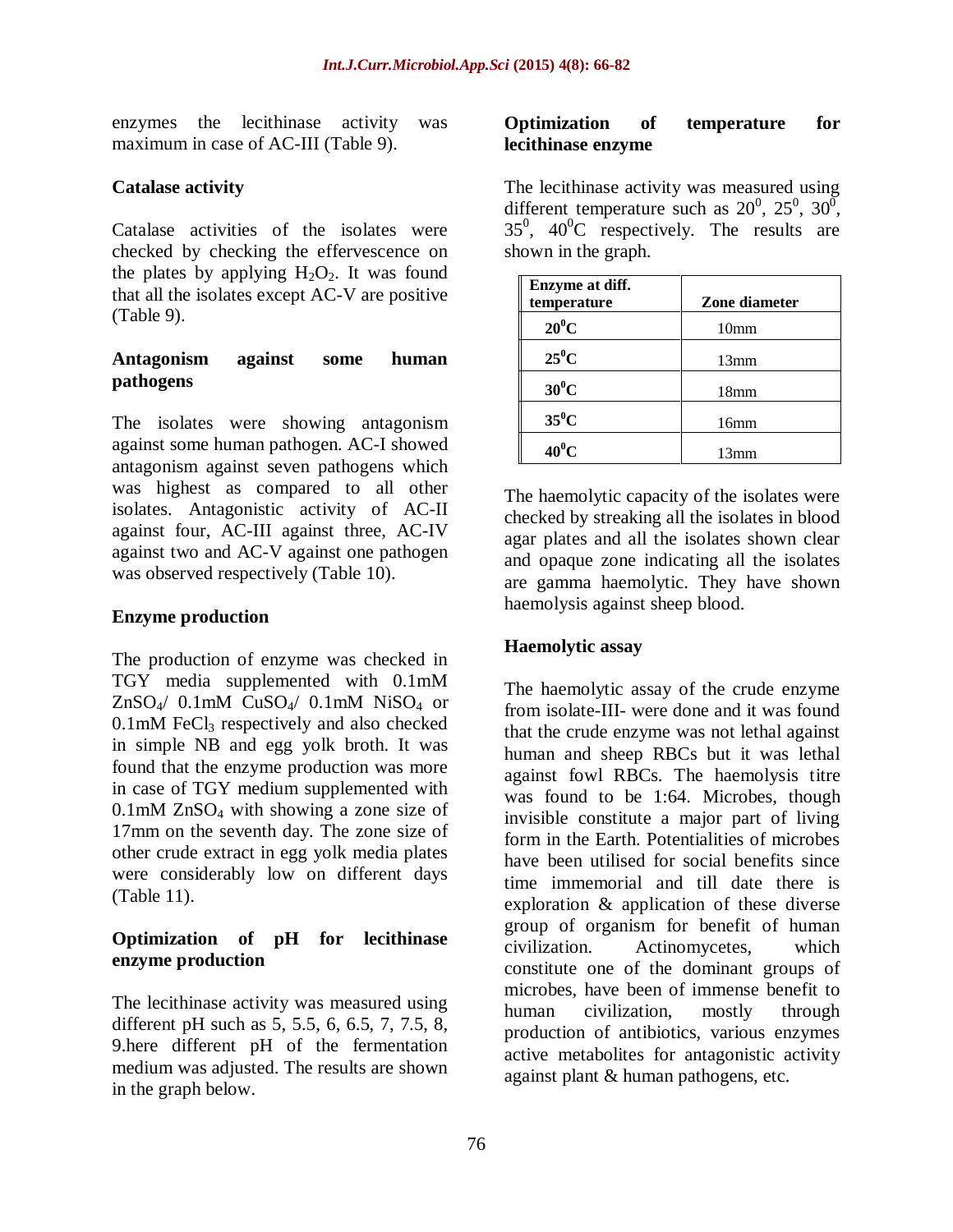#### *Int.J.Curr.Microbiol.App.Sci* **(2015) 4(8): 66-82**

| <b>Isolate No.</b> | Colour        | Form                                        |
|--------------------|---------------|---------------------------------------------|
| $AC-I$             | White         | Oval Sticky colonies, and are filamentous   |
| $AC-II$            | Off white     | Bulgy sticky colonies and filamentous       |
| $AC$ - $III$       | Off white     | Spherical and bulging colonies, filamentous |
| $AC-IV$            | white         | Small white colonies with irregular shape   |
| $AC-V$             | Creamy colour | Small oval colonies                         |

**Table.1** Colony characters of the isolates

**Table.2** Gram's staining and acid fast staining

|                    | <b>Staining</b> |                 |  |  |  |  |  |  |  |
|--------------------|-----------------|-----------------|--|--|--|--|--|--|--|
| <b>Isolate No.</b> | Gram's stain    | Acid fast stain |  |  |  |  |  |  |  |
| AC I               |                 |                 |  |  |  |  |  |  |  |
| AC II              |                 |                 |  |  |  |  |  |  |  |
| <b>AC III</b>      |                 |                 |  |  |  |  |  |  |  |
| AC IV              |                 |                 |  |  |  |  |  |  |  |
|                    |                 |                 |  |  |  |  |  |  |  |

**Table.3** Effect of pH on growth of the isolates

| <b>Isolate No.</b> | pH 3.0                   | pH 5.0                   | pH 7.0 | $pH$ 9.0 | pH 12.0                  |
|--------------------|--------------------------|--------------------------|--------|----------|--------------------------|
| AC I               |                          | $\overline{\phantom{0}}$ |        |          |                          |
| AC II              |                          | $\overline{\phantom{0}}$ |        |          | $\overline{\phantom{0}}$ |
| <b>AC III</b>      | $\overline{\phantom{0}}$ | $\overline{\phantom{a}}$ |        |          | $\overline{\phantom{a}}$ |
| <b>AC IV</b>       | $\overline{\phantom{0}}$ | $\overline{\phantom{a}}$ |        |          | $\overline{\phantom{a}}$ |
|                    |                          |                          |        |          |                          |

**Table.4** Effect of temperature on growth of the isolates

|               |               |                | Growth at different temperature |                |                |                |                |  |  |  |  |  |  |  |
|---------------|---------------|----------------|---------------------------------|----------------|----------------|----------------|----------------|--|--|--|--|--|--|--|
|               | 10 $\epsilon$ | $10^{\circ}$ C | $15^{\circ}$ C                  | $25^{\circ}$ C | $35^{\circ}$ C | $45^{\circ}$ C | $50^{\circ}$ C |  |  |  |  |  |  |  |
| AC I          |               |                |                                 |                |                |                |                |  |  |  |  |  |  |  |
| AC II         |               |                |                                 |                |                |                |                |  |  |  |  |  |  |  |
| <b>AC III</b> |               |                |                                 |                |                |                |                |  |  |  |  |  |  |  |
| <b>ACIV</b>   |               |                |                                 |                |                |                |                |  |  |  |  |  |  |  |
|               |               |                |                                 |                |                |                |                |  |  |  |  |  |  |  |

**Table.5** Tolerance to NaCl Concentration by the isolates

|               |    | Growth at different salt concentration |  |       |    |  |  |  |  |  |  |  |
|---------------|----|----------------------------------------|--|-------|----|--|--|--|--|--|--|--|
|               | 5% |                                        |  | $2\%$ | 5% |  |  |  |  |  |  |  |
| AC            |    |                                        |  |       |    |  |  |  |  |  |  |  |
| AC II         |    |                                        |  |       |    |  |  |  |  |  |  |  |
| <b>AC III</b> |    |                                        |  |       |    |  |  |  |  |  |  |  |
| C IV          |    |                                        |  |       |    |  |  |  |  |  |  |  |
|               |    |                                        |  |       |    |  |  |  |  |  |  |  |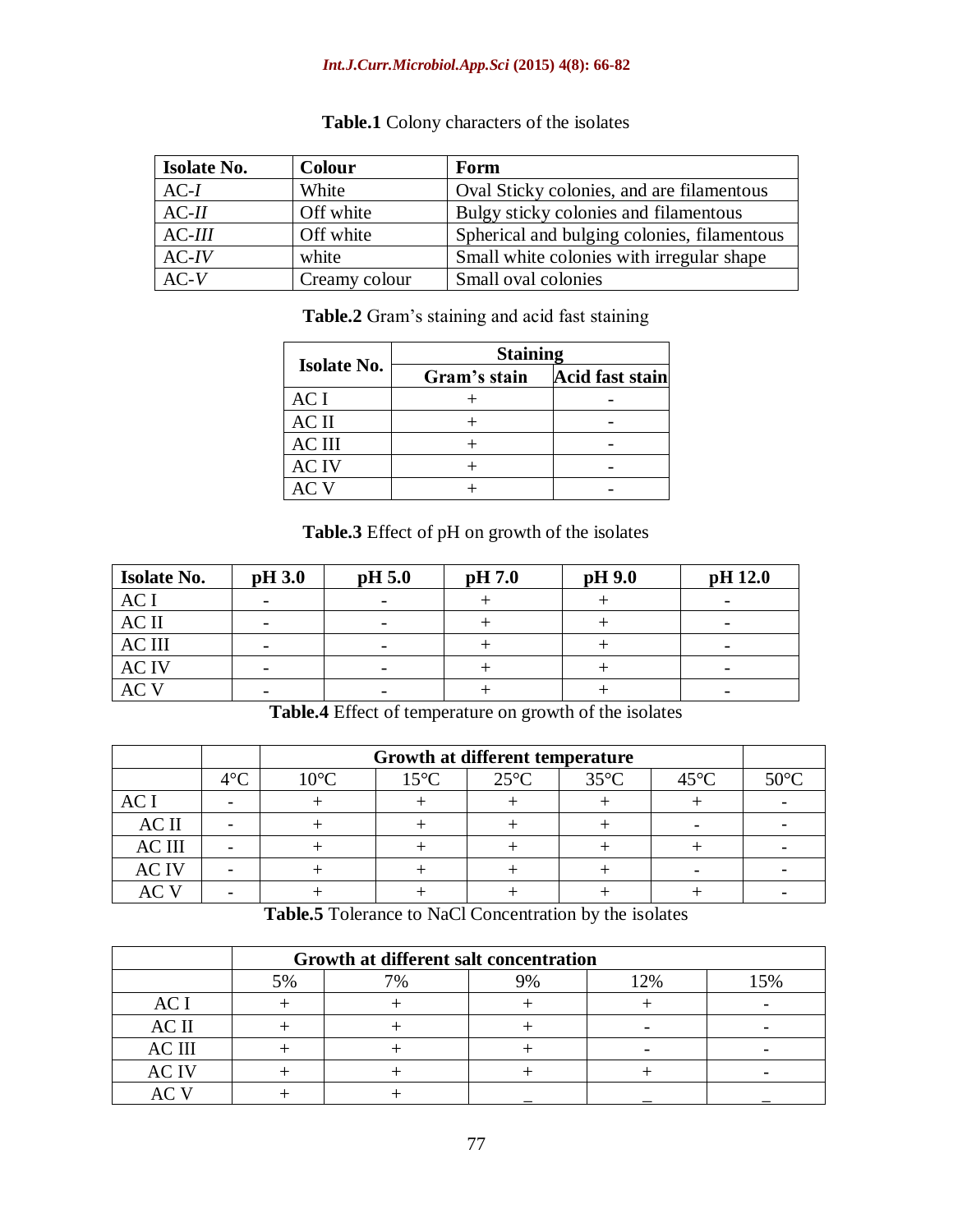| <b>Test</b>              | <b>Isolate No.</b> |                          |        |        |        |  |  |  |  |  |  |
|--------------------------|--------------------|--------------------------|--------|--------|--------|--|--|--|--|--|--|
|                          | $AC-I$             | $AC-II$                  | AC-III | AC-IV  | $AC-V$ |  |  |  |  |  |  |
| Indole                   |                    |                          |        |        |        |  |  |  |  |  |  |
| M.R Test                 | $^{+}$             | $\overline{\phantom{0}}$ |        |        |        |  |  |  |  |  |  |
| V.P Test                 |                    |                          |        |        |        |  |  |  |  |  |  |
| <b>Nitrate Reduction</b> | $^+$               |                          | $^{+}$ | $^{+}$ | $^+$   |  |  |  |  |  |  |
| <b>Urease Production</b> | $^{+}$             | $^{+}$                   | $+$    | $^{+}$ | $^{+}$ |  |  |  |  |  |  |
| Citrate Utilisation      | $^{+}$             |                          | $+$    |        |        |  |  |  |  |  |  |
| Oxidase                  |                    | $+$                      |        |        |        |  |  |  |  |  |  |
| Arginine Dehydrlase      |                    | $+$                      | $+$    |        | $^+$   |  |  |  |  |  |  |
| Ornithin                 | $^{+}$             |                          | $+$    |        |        |  |  |  |  |  |  |
| Dehydrolase              |                    |                          |        |        |        |  |  |  |  |  |  |
| Aesculin Hydrolysis      | $^{+}$             | $+$                      | $+$    | $+$    | $^+$   |  |  |  |  |  |  |
| Catalase                 | $^+$               | $^{+}$                   | $^{+}$ | $^{+}$ |        |  |  |  |  |  |  |

### **Table.6** Biochemical properties of the isolates

**Table.7** Fermentation of organic carbon shoreces by the isolates

| Isolate Lacto |              |                          |                          |                | Dulcit   Inocit   Sucro  |                          |           |                          |           |                 |        | Xylo Ramno               |        |                |                          | Inosi Cellobio   Mellibio   Malto Sorbit |             |                          |              |                          |                |                |              | Arabino  |
|---------------|--------------|--------------------------|--------------------------|----------------|--------------------------|--------------------------|-----------|--------------------------|-----------|-----------------|--------|--------------------------|--------|----------------|--------------------------|------------------------------------------|-------------|--------------------------|--------------|--------------------------|----------------|----------------|--------------|----------|
| No.           | se           |                          | <sub>o</sub>             |                | <sub>o</sub> l           |                          | se        |                          |           | se              |        | se                       |        | ne             |                          | se                                       |             | se                       |              | se                       | <sub>o</sub> l |                |              | se       |
|               | $\mathbf{F}$ | $\overline{O}$           | $F_{\rm}$                | $\overline{O}$ | F                        | $\overline{O}$           | $F_{\rm}$ | $\overline{O}$           | $F_{\rm}$ | $\overline{O}$  | F      | $\Omega$                 | F      | $\overline{O}$ | $\mathbf{F}$             | $\Omega$                                 | $\mathbf F$ | $\overline{O}$           | $\mathbf{F}$ | $\overline{O}$           | F              | $\overline{O}$ | $\mathbf{F}$ | $\Omega$ |
| $AC-I$        | $+$          | $+$                      | $+$                      | $+$            | $+$                      | $\overline{\phantom{a}}$ | $^{+}$    | $+$                      | $^{+}$    | $\blacksquare$  | $^{+}$ | $\blacksquare$           | $+$    | $+$            | $+$                      |                                          | $+$         |                          | $+$          | $\overline{\phantom{0}}$ | $+$            | $+$            | $+$          | $^{+}$   |
| $AC-II$       |              | $\overline{\phantom{0}}$ | $\overline{\phantom{0}}$ | $+$            |                          | $\blacksquare$           | $+$       | $\overline{\phantom{a}}$ | $+$       | $+1$            | $+$    |                          |        |                | $+$                      | $+$                                      | $+$         | $\overline{\phantom{a}}$ | $+$          |                          |                | $+$            |              | $^{+}$   |
| AC-<br>III    |              | $+$                      | $+$                      |                | $\overline{\phantom{0}}$ | $\blacksquare$           | $+$       | $\overline{\phantom{0}}$ | $^{+}$    | $\sim$          | $^{+}$ | $\blacksquare$           |        |                | $+$                      |                                          |             |                          | $+$          |                          |                |                |              |          |
| AC-<br>IV     |              | $\overline{\phantom{0}}$ |                          |                |                          | $\overline{\phantom{a}}$ |           | $\overline{\phantom{a}}$ |           | $+$             |        | $\overline{\phantom{0}}$ | $^{+}$ | $+$            | $\overline{\phantom{0}}$ |                                          |             | $\overline{\phantom{0}}$ |              |                          |                |                |              | $^{+}$   |
| $AC-V$        |              |                          |                          |                | $^{+}$                   | $\blacksquare$           |           | $+$                      |           | $\qquad \qquad$ |        |                          |        | $^{+}$         |                          |                                          |             |                          |              |                          |                |                |              |          |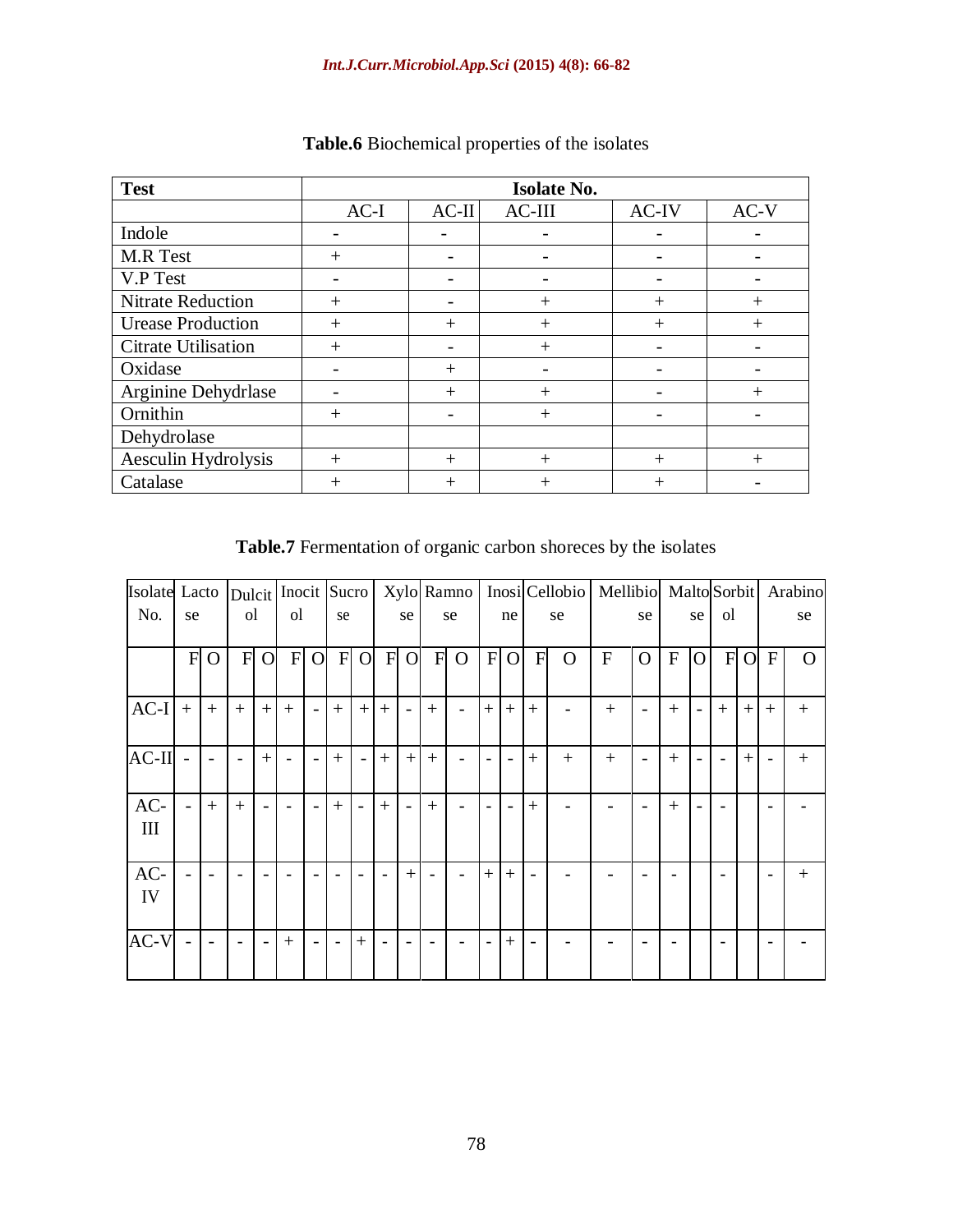## *Int.J.Curr.Microbiol.App.Sci* **(2015) 4(8): 66-82**

| <b>Isolate Name</b> | <b>Identified organism</b> |
|---------------------|----------------------------|
| $AC-I$              | Streptomyces sp.           |
| $AC-II$             | Actinomycetes sp.          |
| $AC-III$            | Actinomycetes sp.          |
| <b>AC-IV</b>        | Nocardia sp.               |
| $AC-V$              | Rhodococcus sp.            |

**Table.8** Identification of the isolates based on biochemical characterization

# **Table.9** Enzymatic activity of the isolates

|              |                          | Isolates showing enzymatic activity |                          |                              |                              |
|--------------|--------------------------|-------------------------------------|--------------------------|------------------------------|------------------------------|
|              | $AC-I$                   | $AC-II$                             | $AC-III$                 | $AC-IV$                      | $AC-V$                       |
| Amylase      | $\overline{a}$           |                                     |                          |                              |                              |
| Cellulase    | $+$                      | $\ddot{}$                           | $+$                      | $+$                          |                              |
| Caseinase    | $\ddot{}$                | $^{+}$                              |                          | $\ddot{}$                    | $^{+}$                       |
| Gelatinase   | $+$                      | $^{+}$                              | $+$                      |                              |                              |
| Pectinase    | $\overline{a}$           | $\overline{\phantom{0}}$            |                          |                              |                              |
| Lipase       | $\overline{a}$           | -                                   | $+$                      | -                            | $\qquad \qquad \blacksquare$ |
| Chitinase    | $\overline{\phantom{0}}$ | $\overline{\phantom{0}}$            | $\overline{\phantom{a}}$ | $\overline{a}$               |                              |
| Lecithinase  | $+$                      | $^{+}$                              | $+$                      | $\overline{a}$               | $\blacksquare$               |
| <b>DNase</b> | $\overline{\phantom{0}}$ | -                                   |                          | $^{+}$                       | $\overline{\phantom{0}}$     |
| Catalase     | $+$                      | $^{+}$                              |                          | $+$                          |                              |
| Oxidase      | $\overline{\phantom{a}}$ |                                     | $\overline{\phantom{a}}$ | $\qquad \qquad \blacksquare$ |                              |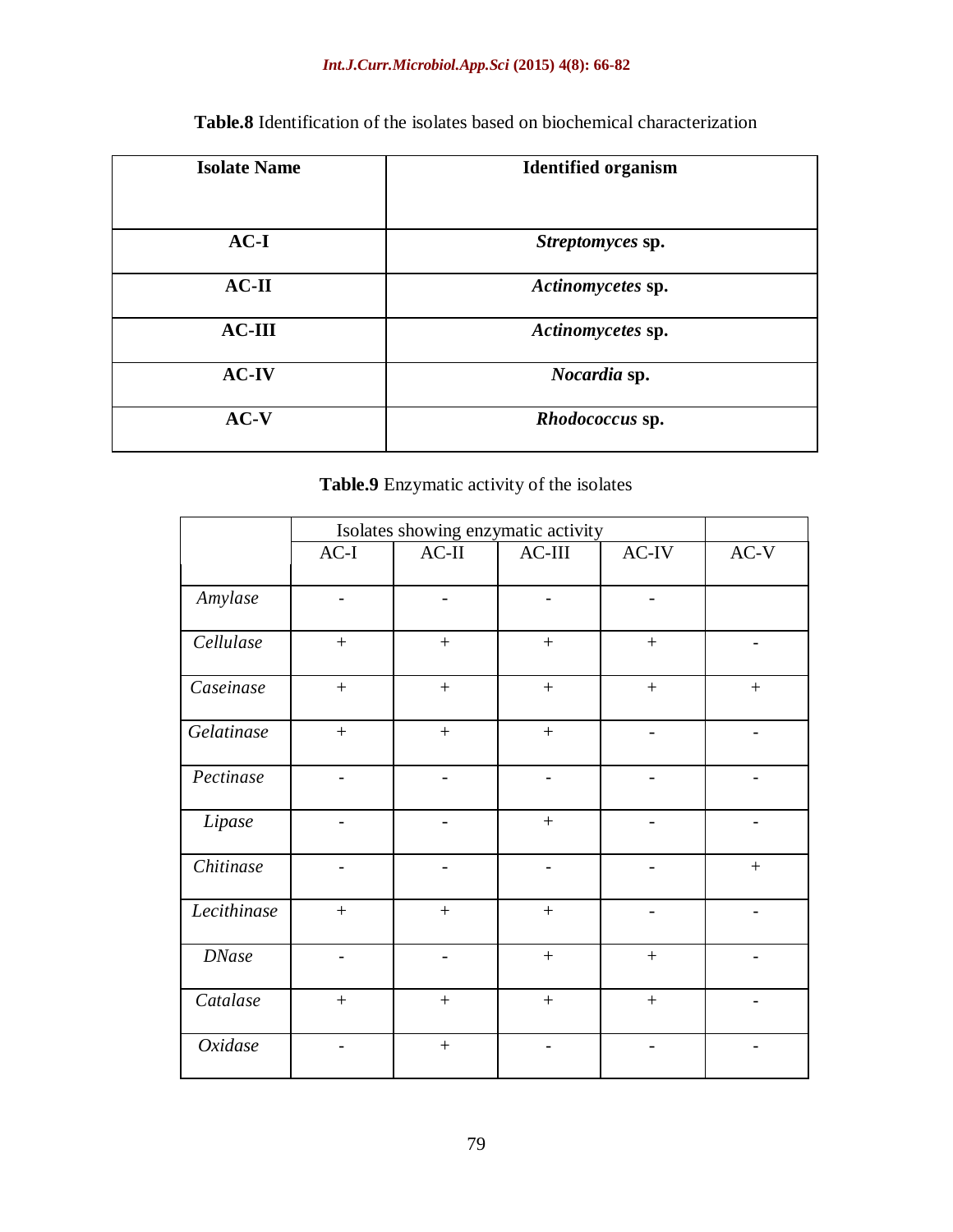| <b>Isolate No.</b> |          | <b>Dermatophytes</b> |                           | <b>Bacterial Pathogen</b> |             |                          |                          |                               |  |               |        |
|--------------------|----------|----------------------|---------------------------|---------------------------|-------------|--------------------------|--------------------------|-------------------------------|--|---------------|--------|
|                    | Candida  | Tricophyton          | Candida<br>Epidermophyton |                           | E.coli      | E.coli                   |                          |                               |  | Streptococcus |        |
|                    | albicans | mwntagrophytes       | flocussum                 | tropicalis                | <b>EPEC</b> | <b>ETEC</b>              |                          | Salmonella Aeromonas Shigella |  | epidermidis   | E.coli |
| $AC-I$             |          |                      |                           |                           | $^+$        | $^{+}$                   | $^{+}$                   | $\sim$                        |  |               |        |
| $AC-II$            |          |                      |                           |                           |             | $^{+}$                   | $\overline{\phantom{0}}$ |                               |  |               |        |
| AC-                |          | -                    |                           | $\overline{\phantom{a}}$  |             | $\overline{\phantom{a}}$ | $\overline{\phantom{0}}$ | $\overline{\phantom{a}}$      |  |               |        |
| III                |          |                      |                           |                           |             |                          |                          |                               |  |               |        |
| AC-                |          |                      |                           |                           |             |                          | $\sim$                   |                               |  |               |        |
| IV                 |          |                      |                           |                           |             |                          |                          |                               |  |               |        |
| $AC-V$             |          |                      |                           |                           |             |                          |                          |                               |  |               |        |

**Table.10** Antagonism against some human pathogens (Fungal & Bacterial)

**Table.11** Enzyme production in different media on different days

|                |                   | Zone of inhibition by enzyme of different media |                   |                   |          |    |
|----------------|-------------------|-------------------------------------------------|-------------------|-------------------|----------|----|
|                | <b>TGY</b>        | <b>TGY</b>                                      | <b>TGY</b>        | <b>TGY</b>        | Egg yolk | NB |
| incubation     | with              | with                                            | With`             | with              |          |    |
|                | ZnSO <sub>4</sub> | CuSO <sub>4</sub>                               | NiSO <sub>4</sub> | FeCl <sub>3</sub> |          |    |
| D <sub>3</sub> | 6                 | 5                                               | 5                 | 6                 | 5        |    |
| $\mathbf{D}_4$ |                   | 8                                               | 6                 |                   | 6        |    |
| D <sub>5</sub> | 13                | 12                                              | 10                | 11                | 8        |    |
| $\mathbf{D}_6$ | 17                | 14                                              | 12                | 16                | 11       | 10 |
| $\mathbf{D}_7$ | 17                | 15                                              | 14                | 16                | 12       | 10 |
| $\mathbf{D}_8$ | 16                | 13                                              | 12                | 15                | 11       |    |
| D,             | 12                | 12                                              | 11                |                   | 9        |    |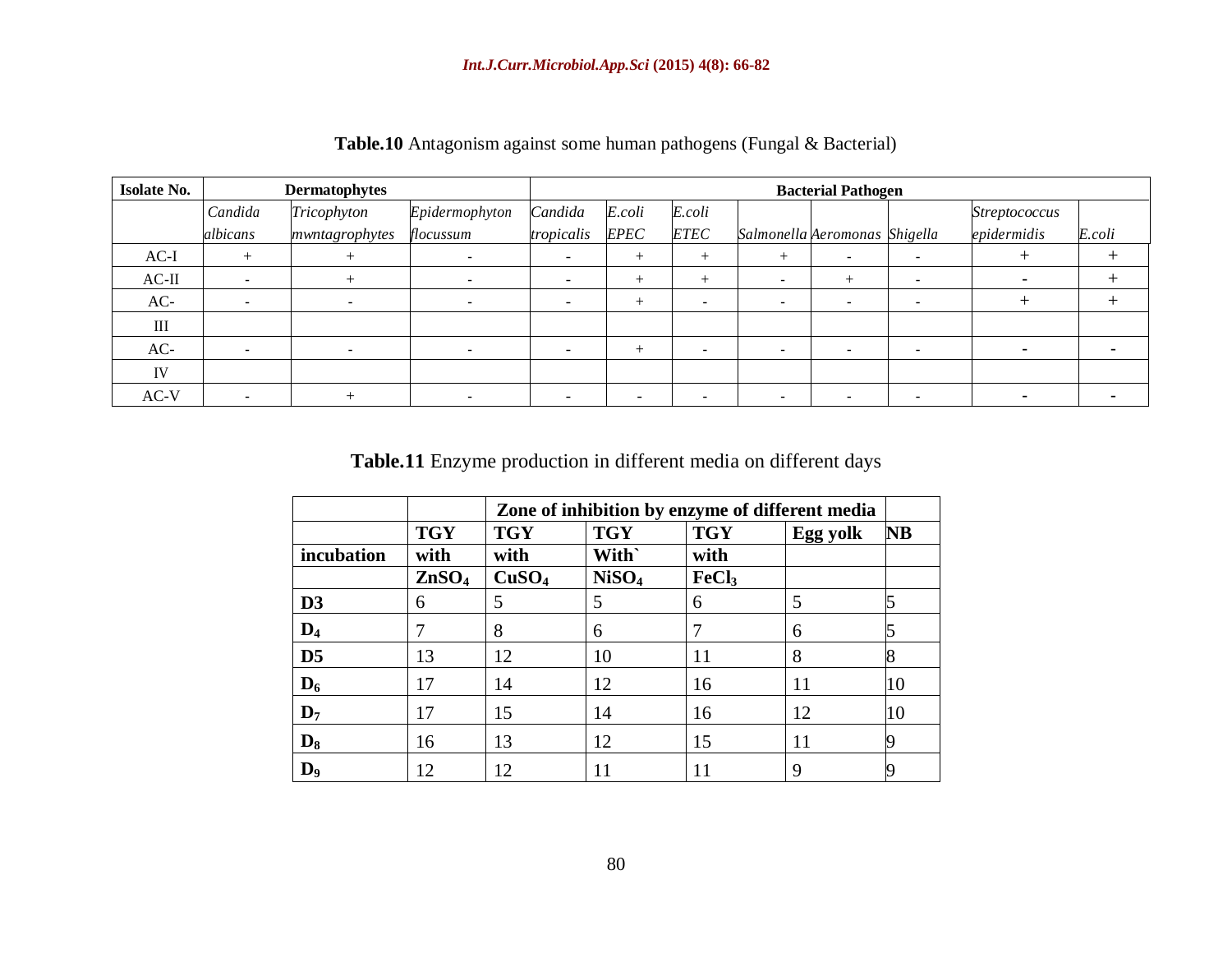But even today, microbial diversity in general and Actinomycete diversity in particular with their potential effect remains a scope for scientists to explore. Chilika, the largest lake of India harbours diverse group of flora, fauna and microbes including Actinomycetes. Actinomycetes of Chilika origin and their potential have neither been explored nor have been exploited. In an attempt to study, five Actinomycetes were isolated from sediments of Chilika Lake grown in Actinomycetes isolation agar. Reichardt *et al.* (2001) opined that for viable count (CFU) method is most acceptable for determination of Actinomycetes population in the soil. CFU method reveals only1-5% of Actinomycetes in soil. Thus viable count method was adopted for assessment of Actinomycetal population in the sediment of Chilika. Five different types of Actinomycetes (AC-I to AC-V) were found in the sediment which were characterized and studied for their potential applications. By using morphological characteristics and simple staining reaction (Eikelboom, 1975) distinguished 27 bacterial samples. This identification key has some general limitations. Morphology of the isolates varies depending upon the collection site. All the isolates were subjected to Gram's stain and acid fast stain distinguished accordingly. All the isolates were positive to Gram's reaction and were non Acid fast.The isolates were found to be AC-I as *Streptomyces* sp, AC-II as *Actinomyces* sp., similarly AC-III *Actinomyces* sp., AC-IV *Nocardia* sp. and AC-V *Rhodococcus* group. The antagonistic activities of the isolated Actinomycetes from the soil sediments of Chilika Lake against some human pathogens were studied. Actinobacteria from marine ecology are showing antagonistic effect against several human, plant and fish pathogens (Sivakumar *et al*., 2006). Isolates from marine ecosystem exhibited prominent activity against human pathogens, the most

potential being a *Streptomyces* sp.

According to Saurav *et al.* (2010) the most potential Actinomycetes isolated was inhibitory to *Aspergillus niger*, *Aspergillus fumigatus* & *Candida albicans* and was identified as a *Streptomyces* sp. as reported in the present investigation it is observed that four isolates (except AC-V) are showing a good antagonistic effect against *Candida albicans, Tricophyton mentagrophytes, E. coli, Aeromonas Sp.* and *Staphylococcus epidermidis* showing a good inhibition zone to the dermatophytes. Hence it can be opined that AC-I, AC-II, AC-III & AC-IV can be explored as potential shorece of good inhibitors of skin disease causing dermatophytes.

Enzymes are one of the major secondary metabolites produced by different microorganisms. Enzymes act as a catalyst in different metabolic reactions in the microbes and simultaneously help in degrading complex, toxic and harmful substances in nature. Gulve *et al.* (2011) reported various enzymes such as pectinase, gelatinases, amylases, lecithinases, cellulases and ureases from the Actinomycetes strains. The study depicts four the isolates (AC-I, AC-II, AC-III & AC-IV) showed a positive result for the enzymes Cellulase and Caseinase. Whereas isolate AC-III showed the best result among all with a potential to produce Gelatinase, Lipase, Caseinase, Cellulose, Urease & Lecithinase.

Geoffroy *et al.* (1991) investigated the biological properties of the 29-kDa PLC. The exoenzyme was active at a pH range (6.0 to 7.0). It was weakly haemolytic for erythrocytes from various animal species, including guinea pig, horse, and human, but was not hemolytic for sheep erythrocytes. Interestingly, sheep erythrocytes are practically devoid of phosphatidylcholine,